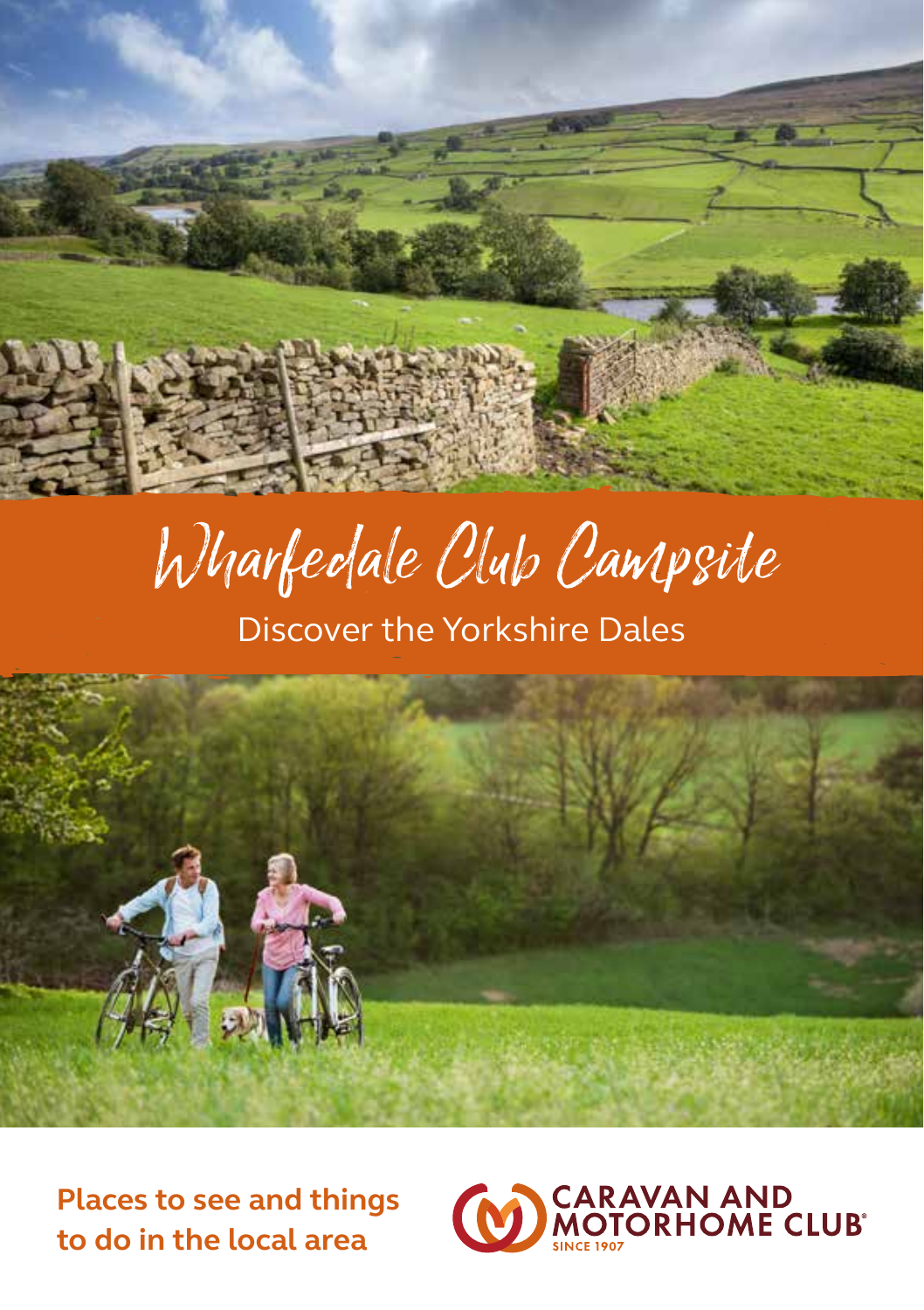

# Make the most of your time

# **Visit**

## **1**

**4**

### **Skipton Castle**

One of the most complete medieval castles in England, over 900 years old.

#### **Embsay & Bolton Abbey Steam Railway 2**

Magnificently restored engines, the oldest dating back to 1908.

## **Fountains Abbey and 3 Studley Royal**

This magnificent World Heritage Site is a fantastic day out.

### **Kilnsey Park**

Fishing, pony rides and nature trails with red squirrels and butterflies.



Don't forget to check your Great Saving Guide for all the latest offers on attractions throughout the UK.



**camc.com/greatsavingsguide**

#### **White Scar Cave 5**

Discover a hidden world sculpted by nature over thousands of years.

#### **Rock Climbing 6**

Learn to climb with instructors in the Dales.

#### **Off Road Experience 7**

Tackle woodland and streams in an exciting family adventure.

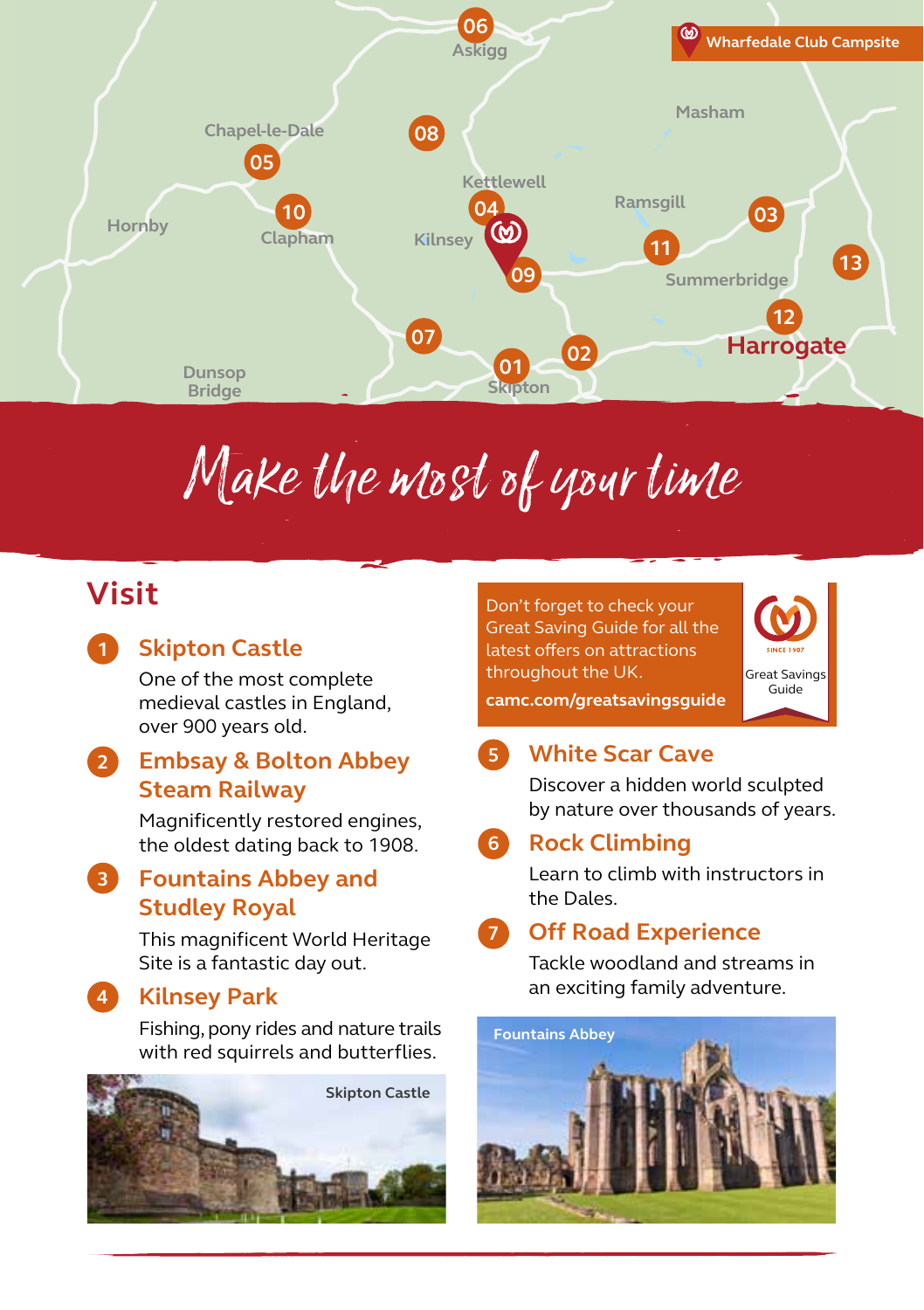

# **Walk**

## **The Yorkshire Dales 8 National Park**

Outstanding scenery, a range of wildlife habitats and a rich cultural heritage.

**Local walking routes 9**

Footpaths to Grassington, Threshfield, Linton and Kettlewell.

# **Cycle**

**National Cycle Network 10**

> The nearest route is Derby to Berwick-upon-Tweed (Pennine Cycle Way), Route 68.

## **Mountain biking 11**

The Dales are known as one of the UK's finest adventurous mountain biking areas, with more than 900 km of bridleways, byways and green lanes to explore.



# **Explore**



## **Harrogate 12**

Set in the heart of Yorkshire, this beautiful spa town is home to elegant Turkish Baths, charming shops, pretty gardens and glorious architecture.

### **Knaresborough 13**

Home to England's oldest attraction (Mother Shipton's Cave), this medieval market town is perched upon the cliffs with spectacular views.